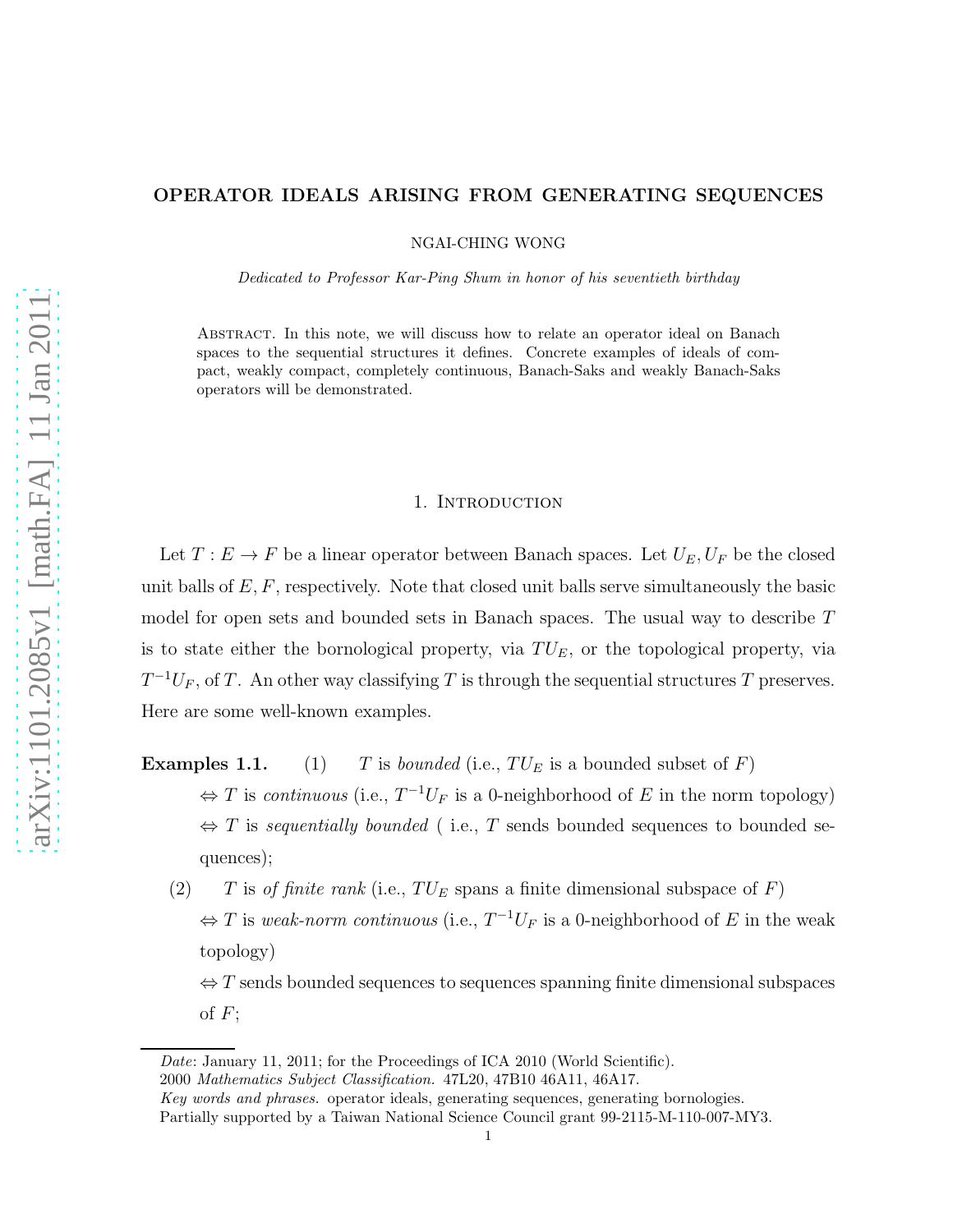(3) T is compact (i.e.,  $TU_E$  is totally bounded in F)

 $\Leftrightarrow$  T is continuous in the topology of uniform convergence on norm compact subsets of E' (i.e.,  $T^{-1}U_F \supseteq K^{\circ}$ , the polar of a norm compact subset K of the dual space  $E'$  of  $E$ )

 $\Leftrightarrow$  T is sequentially compact (i.e., T sends bounded sequences to sequences with norm convergent subsequences); and

(4) T is weakly compact (i.e.,  $TU_E$  is relatively weakly compact in F)  $\Leftrightarrow$  T is continuous in the topology of uniform convergence on weakly compact subsets of E' (i.e.,  $T^{-1}U_F \supseteq K^{\circ}$ , the polar of a weakly compact subset K of E')  $\Leftrightarrow$  T is sequentially weakly compact (i.e., T sends bounded sequences to sequences with weakly convergent subsequences).

In [\[18,](#page-16-0) [17,](#page-16-1) [15\]](#page-15-0), we investigate the duality of the topological and bornological characters of operators demonstrated in the above examples, and applied them in the study of operator ideal theory in the sense of Pietsch  $[6]$ . In  $[16]$ , we use these concepts in classifying locally convex spaces. They are also used by other authors in operator algebra theory in  $[13, 2]$  $[13, 2]$ .

After giving a brief account of the equivalence among the notions of operator ideals, generating topologies, and generating bornologies developed in [\[18,](#page-16-0) [17,](#page-16-1) [15\]](#page-15-0) in Section 2, we shall explore into the other option of using sequential structures in Section 3. The theory is initialed by Stephani [\[11,](#page-15-4) [12\]](#page-15-5). We provide a variance here. In particular, we will show that the notions of operator ideals, generating bornologies and generating sequences are equivalent in the context of Banach spaces. However, we note that the sequential methodology does not seem to be appropriate in the context of locally convex spaces, as successfully as in [\[18,](#page-16-0) [16\]](#page-16-2). Some examples of popular operator ideals are treated in our new ways as demonstrations in Section 4.

The author would like to take this opportunity to thank Professor Kar-Ping Shum. He has learned a lot from Professor Shum since he was a student in the Chinese University of Hong Kong in 1980's. With about 300 publications, Professor Shum has served as a good model for the author and other fellows since then. The current work is based partially on the thesis of the author finished when he was studying with Professor Shum.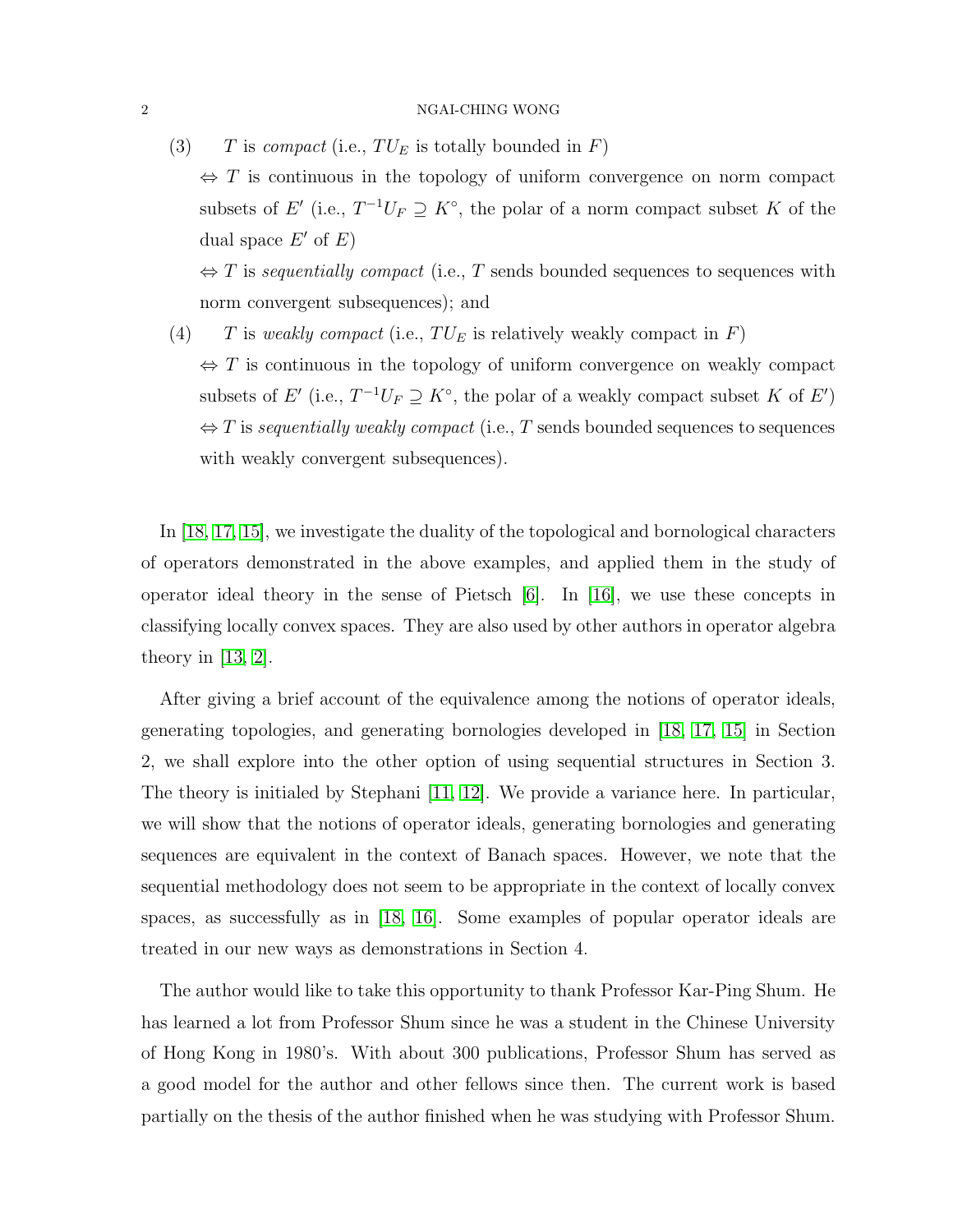### 2. The triangle of operators, topologies and bornologies

Let X be a vector space over  $\mathbb{K} = \mathbb{R}$  or C. Following Hogbe-Nlend [\[4\]](#page-15-6), by a vector bornology on  $X$  we mean a family  $\mathcal B$  of subsets of  $X$  satisfies the following conditions:

- $(VB_1)$   $X = \cup \mathcal{B}$ ;
- (VB<sub>2</sub>) if  $B \in \mathcal{B}$  and  $A \subseteq B$  then  $A \in \mathcal{B}$ ;
- (VB<sub>3</sub>)  $B_1 + B_2 \in \mathcal{B}$  whenever  $B_1, B_2 \in \mathcal{B}$ ;
- (VB<sub>4</sub>)  $\lambda B \in \mathcal{B}$  whenever  $\lambda \in \mathbb{K}$  and  $B \in \mathcal{B}$ ;
- (VB<sub>5</sub>) the circle hull ch B of any B in B belongs to B.

Elements in B are called B-bounded sets in X. A vector bornology B on X is called a convex bornology if  $\Gamma B \in \mathcal{B}$  for all B in B, where  $\Gamma B$  is the absolutely convex hull of B. The pair  $(X, \mathcal{B})$  is called a *convex bornological space* which is denoted by  $X^{\mathcal{B}}$ .

Let  $(X, \mathcal{T})$  be a locally convex space. For any subset B of X, the  $\sigma$ -disked hull of B is defined to be

$$
\Gamma_{\sigma}B = \{ \sum_{n=1}^{\infty} \lambda_n b_n : \sum_{n=1}^{\infty} |\lambda_n| \leq 1, \lambda_n \in \mathbb{K}, b_n \in B, n = 1, 2, \ldots \}.
$$

A set B in X is said to be  $\sigma$ -disked if  $B = \Gamma_{\sigma} B$ . An absolutely convex, bounded subset B of X is said to be *infracomplete* (or a *Banach disk*) if the normed space  $(X(B), r_B)$ is complete, where

$$
X(B) = \bigcup_{n \ge 1} nB \quad \text{and} \quad r_B(x) := \inf\{\lambda > 0 : x \in \lambda B\}
$$

is the gauge of B defined on  $X(B)$ .

**Lemma 2.1** ([\[18\]](#page-16-0)). Let  $(X, \mathcal{P})$  be a locally convex space and B an absolutely convex bounded subset of X.

- (a) If B is  $\sigma$ -disked then B is infracomplete.
- (b) If B is infracomplete and closed then B is  $\sigma$ -disked.

Let X, Y be locally convex spaces. Denote by  $\sigma(X, X')$  the weak topology of X with respect to its dual space X', while  $\mathcal{P}_{ori}(X)$  is the original topology of X. We employ the notion  $\mathcal{M}_{fin}(Y)$  for the *finite dimensional bornology* of Y which has a basis consisting of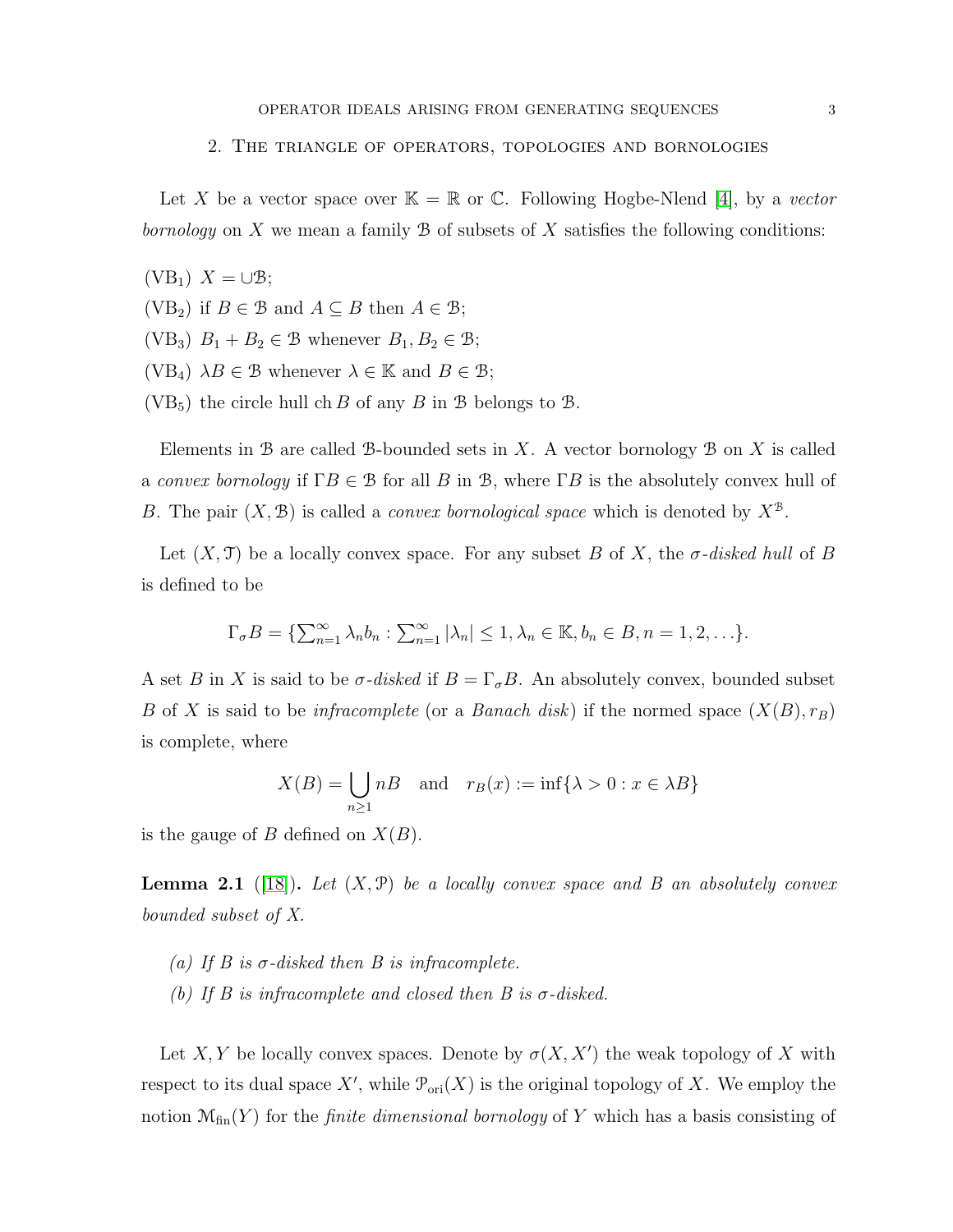all convex hulls of finite sets. On the other hand,  $\mathcal{M}_{\text{von}}(Y)$  is used for the von Neumann *bornology* of Y which consists of all  $\mathcal{P}_{ori}(Y)$ -bounded subsets of Y. Ordering of topologies and bornologies are induced by set-theoretical inclusion, as usual. Moreover, we write briefly  $X_{\mathcal{P}}$  for a vector space X equipped with a locally convex topology  $\mathcal{P}$  and  $Y^{\mathcal{M}}$  for a vector space Y equipped with a convex vector bornology M.

Let X, Y be locally convex spaces. We denote by  $\mathfrak{L}(X,Y)$  and  $L^{\times}(X,Y)$  the collection of all linear operators from X into Y which are continuous and (locally) bounded (i.e., sending bounded sets to bounded sets), respectively.

**Definition 2.2** (see [\[16\]](#page-16-2)). Let  $C$  be a subcategory of locally convex spaces.

- (1) ("Operators") A family  $\mathfrak{A} = {\mathfrak{A}(X,Y) : X,Y \in \mathcal{C}}$  of algebras of operators associated to each pair of spaces X and Y in  $\mathfrak C$  is called an *operator ideal* if  $\mathbf{O} \mathbf{I}_1$ :  $\mathfrak{A}(X, Y)$  is a nonzero vector subspace of  $\mathfrak{L}(X, Y)$  for all X, Y in C; and  $\mathbf{OI}_2$ :  $RTS \in \mathfrak{A}(X_0, Y_0)$  whenever  $R \in \mathfrak{L}(Y, Y_0), T \in \mathfrak{A}(X, Y)$  and  $S \in$  $\mathfrak{L}(X_0, X)$  for any  $X_0, X, Y$  and  $Y_0$  in  $\mathfrak{C}$ .
- (2) ("**Topologies**") A family  $\mathcal{P} = {\{\mathcal{P}(X) : X \in \mathcal{C}\}}$  of locally convex topologies associated to each space X in  $\mathfrak C$  is called a *generating topology* if  $\mathbf{GT}_1$ :  $\sigma(X, X') \subseteq \mathcal{P}(X) \subseteq \mathcal{P}_{\text{ori}}(X)$  for all X in C; and  $\mathbf{GT}_2$ :  $\mathfrak{L}(X, Y) \subseteq \mathfrak{L}(X_{\mathcal{P}}, Y_{\mathcal{P}})$  for all X and Y in C.
- (3) ("Bornologies") A family  $\mathcal{M} = \{\mathcal{M}(Y) : Y \in \mathcal{C}\}\$  of convex vector bornologies associated to each space Y in  $\mathfrak C$  is called a *generating bornology* if  $\mathbf{GB}_1$ :  $\mathcal{M}_{fin}(Y) \subseteq \mathcal{M}(Y) \subseteq \mathcal{M}_{von}(Y)$  for all Y in C; and **GB**<sub>2</sub>:  $\mathfrak{L}(X, Y) \subseteq L^{\times}(X^{\mathfrak{M}}, Y^{\mathfrak{M}})$  for all X and Y in C.

<span id="page-3-0"></span>**Definition 2.3.** Let  $\mathfrak{A}$  be an operator ideal,  $\mathfrak{P}$  a generating topology and M a generating bornology on C.

(1) ("Operators"  $\rightarrow$  "Topologies") For each  $X_0$  in C, the  $\mathfrak{A}-topology$  of  $X_0$ , denoted by  $\mathfrak{T}(\mathfrak{A})(X_0)$ , is the projective topology of  $X_0$  with respect to the family

$$
\{T \in \mathfrak{A}(X_0, Y) : Y \in \mathfrak{C}\}.
$$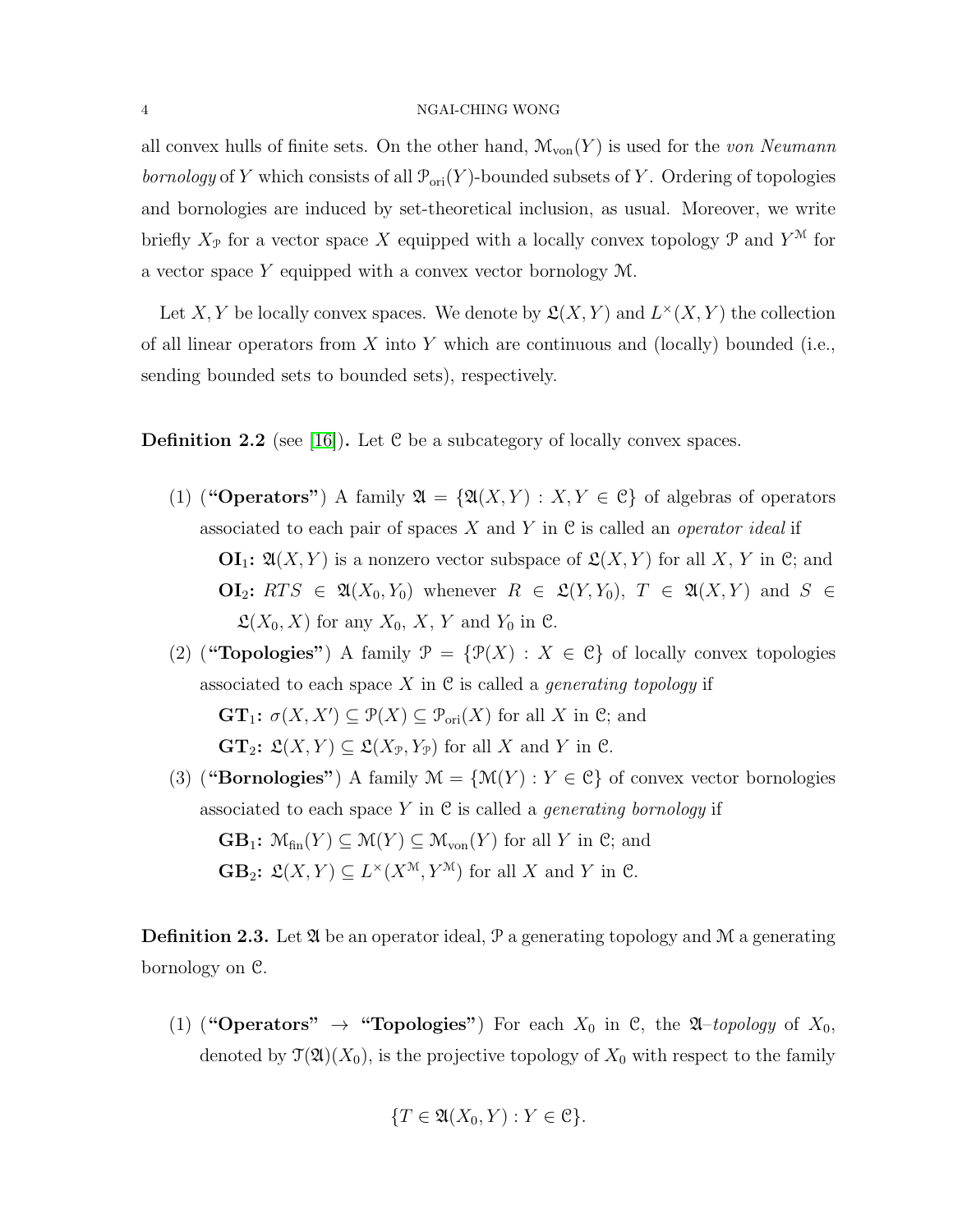In other words, a seminorm p of  $X_0$  is  $\mathcal{T}(\mathfrak{A})(X_0)$ –continuous if and only if there is a T in  $\mathfrak{A}(X_0, Y)$  for some Y in C and a continuous seminorm q of Y such that

$$
p(x) \le q(Tx), \quad \forall x \in X_0.
$$

In this case, we call p an  $\mathfrak{A}$ –seminorm of  $X_0$ .

(2) ("Operators"  $\rightarrow$  "Bornologies") For each  $Y_0$  in C, the  $\mathfrak{A}$ –bornology of  $Y_0$ , denoted by  $\mathcal{B}(\mathfrak{A})(Y_0)$ , is the inductive bornology of  $Y_0$  with respect to the family

$$
\{T \in \mathfrak{A}(X, Y_0) : X \in \mathfrak{C}\}.
$$

In other words, a subset B of  $Y_0$  is  $\mathcal{B}(\mathfrak{A})(Y_0)$ -bounded if and only if there is a T in  $\mathfrak{A}(X, Y_0)$  for some X in C and a topologically bounded subset A of X such that

$$
B \subseteq TA.
$$

In this case, we call B an  $\mathfrak{A}$ –bounded subset of  $Y_0$ .

(3) ("Topologies"  $\rightarrow$  "Operators") For X, Y in C, let

$$
\mathcal{O}(\mathcal{P})(X, Y) = \mathfrak{L}(X_{\mathcal{P}}, Y)
$$

be the vector space of all continuous operators from  $X$  into  $Y$  which is still continuous with respect to the  $P(X)$ –topology.

(4) ("Bornologies"  $\rightarrow$  "Operators") For X, Y in C, let

$$
\mathcal{O}(\mathcal{M})(X, Y) = \mathfrak{L}(X, Y) \cap L^{\times}(X, Y^{\mathcal{M}})
$$

be the vector space of all continuous operators from  $X$  into  $Y$  which send bounded sets to  $\mathcal{M}(Y)$ -bounded sets.

- (5) ("Topologies"  $\leftrightarrow$  "Bornologies") For X, Y in C, the  $\mathcal{P}^{\circ}(Y)$ -bornology of Y (resp.  $\mathcal{M}^\circ(X)$ -topology of X) is defined to be the bornology (resp. topology) polar to  $\mathcal{P}(X)$  (resp.  $\mathcal{M}(Y)$ ). More precisely,
	- a bounded subset A of Y is  $\mathcal{P}^{\circ}(Y)$ -bounded if and only if its polar  $A^{\circ}$  is a  $\mathcal{P}(Y_{\beta}')$ -neighborhood of zero; and
	- a neighborhood V of zero of X is a  $\mathcal{M}^\circ(X)$ -neighborhood of zero if and only if  $V^{\circ}$  is  $\mathcal{M}(X^{\prime}_{\beta})$ -bounded.

Here are two examples: the ideals  $\mathfrak{K}$  of compact operators and  $\mathfrak{P}$  of absolutely sum-ming operators (see e.g. [\[6\]](#page-15-1)), the generating systems  $\mathcal{P}_{pc}$  of precompact topologies (see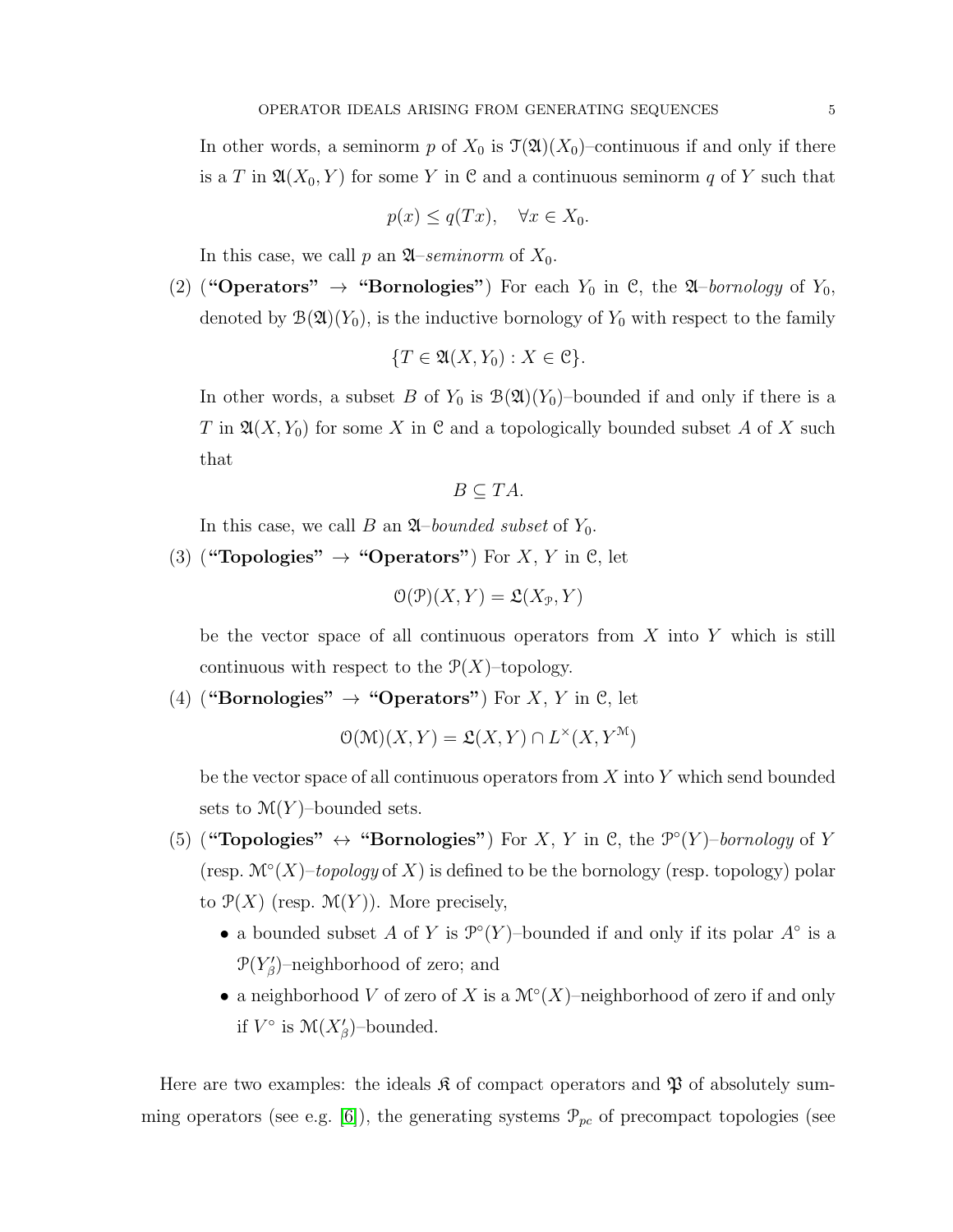e.g. [\[7\]](#page-15-7)) and  $\mathcal{P}_{pn}$  of prenuclear topologies (see e.g. [\[8,](#page-15-8) p. 90]), and the generating systems  $\mathcal{M}_{pc}$  of precompact bornologies and  $\mathcal{M}_{pn}$  of prenuclear bornologies (see e.g. [\[5\]](#page-15-9)), respectively.

**Definition 2.4.** An operator ideal  $\mathfrak{A}$  on Banach spaces is said to be

- (1) injective if  $S \in \mathfrak{A}(E, F_0)$  infers  $T \in \mathfrak{A}(E, F)$ , whenever  $T \in \mathfrak{L}(E, F)$  and  $||Tx|| \leq$  $||Sx||, \forall x \in E;$
- (2) surjective if  $S \in \mathfrak{A}(E_0, F)$  infers  $T \in \mathfrak{A}(E, F)$ , whenever  $T \in \mathfrak{L}(E, F)$  and  $TU_E \subseteq SU_{E_0}.$

The *injective hull*  $\mathfrak{A}^{\text{inj}}$  and the *surjective hull*  $\mathfrak{A}^{\text{sur}}$ , of  $\mathfrak{A}$  is the intersection of all injective and surjective operator ideals containing  $\mathfrak{A}$ , respectively. For example,  $\mathfrak{K} =$  $\mathfrak{K}^{\text{inj}} = \mathfrak{K}^{\text{sur}}$  and  $\mathfrak{P} = \mathfrak{P}^{\text{inj}} \subsetneq \mathfrak{P}^{\text{sur}}$  (see, e.g., [\[6\]](#page-15-1)).

In the following, we see that the notions of operator ideals, generating topologies, and generating bornologies are equivalent (see also [\[13\]](#page-15-2) for the operator algebra version).

**Theorem 2.5** ([\[9,](#page-15-10) [10,](#page-15-11) [18,](#page-16-0) [16\]](#page-16-2)). Let  $\mathfrak A$  be an operator ideal,  $\mathfrak P$  a generating topology and M a generating bornology on Banach spaces. We have

- (1)  $\mathfrak{T}(\mathfrak{A}) = {\mathfrak{T}(\mathfrak{A})(X) : X \in \mathcal{C}}$  is a generating topology.
- (2)  $\mathcal{B}(\mathfrak{A}) = \{ \mathcal{B}(\mathfrak{A})(Y) : Y \in \mathcal{C} \}$  is a generating bornology.
- (3)  $\mathcal{O}(\mathcal{P}) = \{ \mathcal{O}(\mathcal{P})(X, Y) : X, Y \in \mathcal{C} \}$  is an operator ideal.
- (4)  $\mathcal{O}(\mathcal{M}) = \{ \mathcal{O}(\mathcal{M})(X, Y) : X, Y \in \mathcal{C} \}$  is an operator ideal.
- (5)  $\mathcal{P}^{\circ} = {\mathcal{P}^{\circ}(Y) : Y \in \mathcal{C}}$  is a generating bornology.
- (6)  $\mathcal{M}^{\circ} = \{\mathcal{M}^{\circ}(Y) : Y \in \mathcal{C}\}\$ is a generating topology.
- (7)  $\mathcal{O}(\mathfrak{T}(\mathfrak{A})) = \mathfrak{A}^{\text{inj}}$ .
- $(8)$   $\mathcal{O}(\mathcal{B}(\mathfrak{A})) = \mathfrak{A}^{\text{sur}}$ .
- (9)  $\mathfrak{T}(\mathfrak{O}(\mathfrak{P})) = \mathfrak{P}.$

$$
(10) \mathfrak{B}(\mathfrak{O}(\mathfrak{M})) = \mathfrak{M}.
$$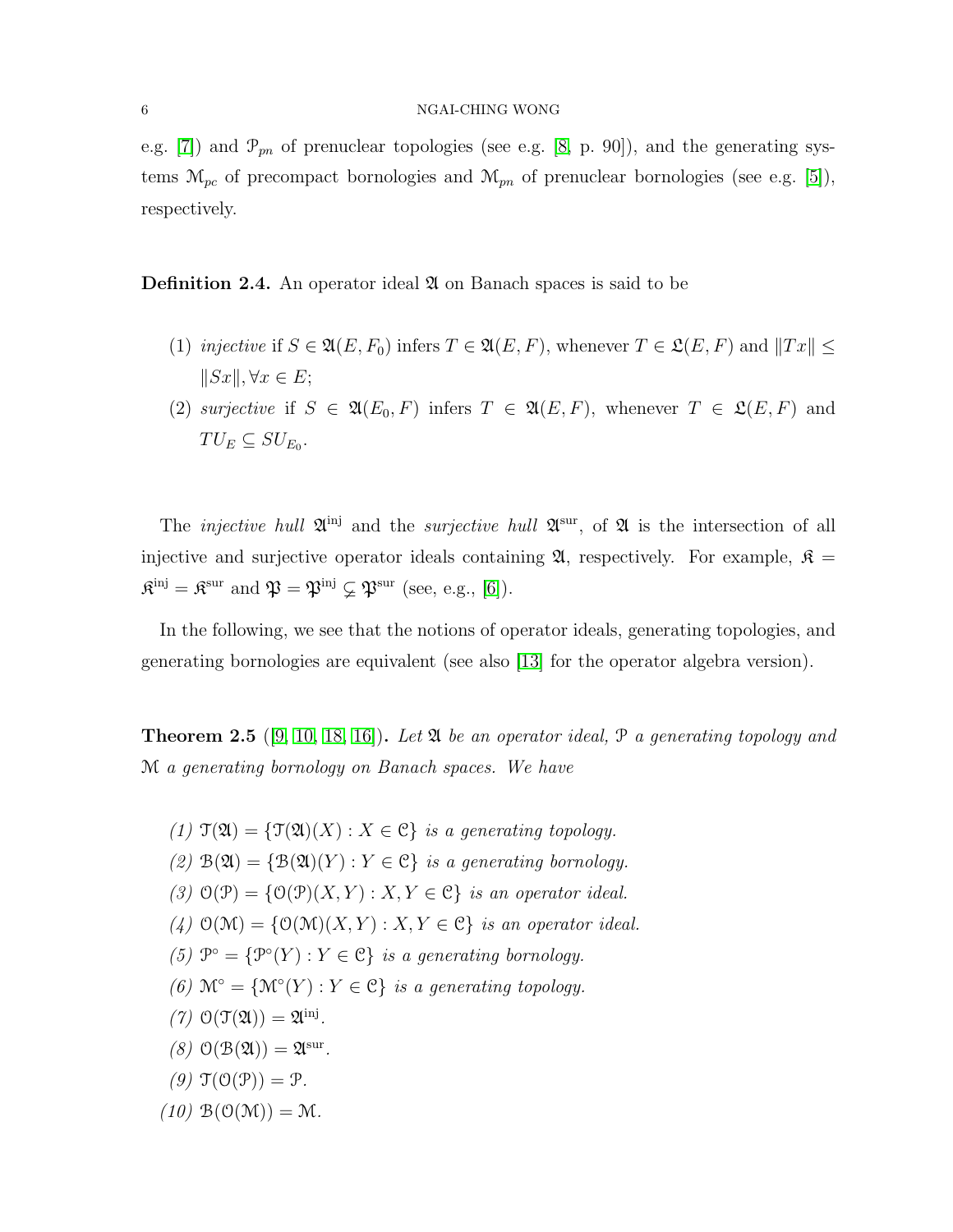For generating topologies  $\mathcal P$  and  $\mathcal P_1$ , and generating bornologies  $\mathcal M$  and  $\mathcal M_1$  on Banach spaces, we can also associate to them the operator ideals with components

$$
O(\mathcal{P}/\mathcal{P}_1)(X, Y) = \mathfrak{L}(X_{\mathcal{P}}, Y_{\mathcal{P}_1}),
$$
  
\n
$$
O(\mathcal{M}/\mathcal{M}_1)(X, Y) = L^{\times}(X^{\mathcal{M}_1}, Y^{\mathcal{M}}) \cap \mathfrak{L}(X, Y)
$$
  
\n
$$
O(\mathcal{P}/\mathcal{M})(X, Y) = \mathfrak{L}(X_{\mathcal{P}}, Y^{\mathcal{M}}).
$$

These give rise to

$$
O(\mathcal{P}/\mathcal{P}_1) = O(\mathcal{P}_1)^{-1} \circ O(\mathcal{P}) \quad [11],
$$
  
\n
$$
O(\mathcal{M}/\mathcal{M}_1) = O(\mathcal{M}) \circ O(\mathcal{M}_1)^{-1} \quad [12],
$$
  
\n
$$
O(\mathcal{P}/\mathcal{M}) = O(\mathcal{M}) \circ O(\mathcal{P}) = O(\mathcal{M}) \circ O(\mathcal{P}) \quad [18].
$$

Here, the product  $\mathfrak{A} \circ \mathfrak{B}$  consists of operators of the form  $ST$  with  $S \in \mathfrak{A}$  and  $T \in \mathfrak{B}$ , while the quotient  $\mathfrak{A} \circ \mathfrak{B}^{-1}$  consists of those S such that  $ST \in \mathfrak{A}$  whenever  $T \in \mathfrak{B}$ . Readers are referred to Pietsch's classic [\[6\]](#page-15-1) for information regarding quotients and products of operator ideals.

## 3. Generating sequences

The following is based on a version in [\[11\]](#page-15-4).

**Definition 3.1.** A family  $\Phi(E)$  of bounded sequences in a Banach space E is called a vector sequential structure if

- $\{ax_n + by_n\} \in \Phi(E)$  whenever  $\{x_n\}, \{y_n\} \in \Phi(E)$  and  $a, b$  are scalars;
- every subsequence of a sequence in  $\Phi(E)$  belongs to  $\Phi(E)$ .

Clearly, the biggest vector sequential structure on a Banach space  $E$  is the family  $\Phi_b(E)$  of all bounded sequences in E. On the other hand, we let  $\Phi_{fin}(E)$  to be the vector sequential structure on E of all bounded sequences  $\{x_n\}$  with finite dimensional ranges, i.e., there is a finite dimensional subspace of F containing all  $x_n$ 's.

Given two Banach spaces  $E, F$  with vector sequential structures  $\Phi, \Psi$ , we let  $\mathfrak{L}(E^\Phi, F^\Psi)$ be the vector space of all continuous linear operators sending a bounded sequence in Φ to a bounded sequence in F with a subsequence in  $\Psi$ .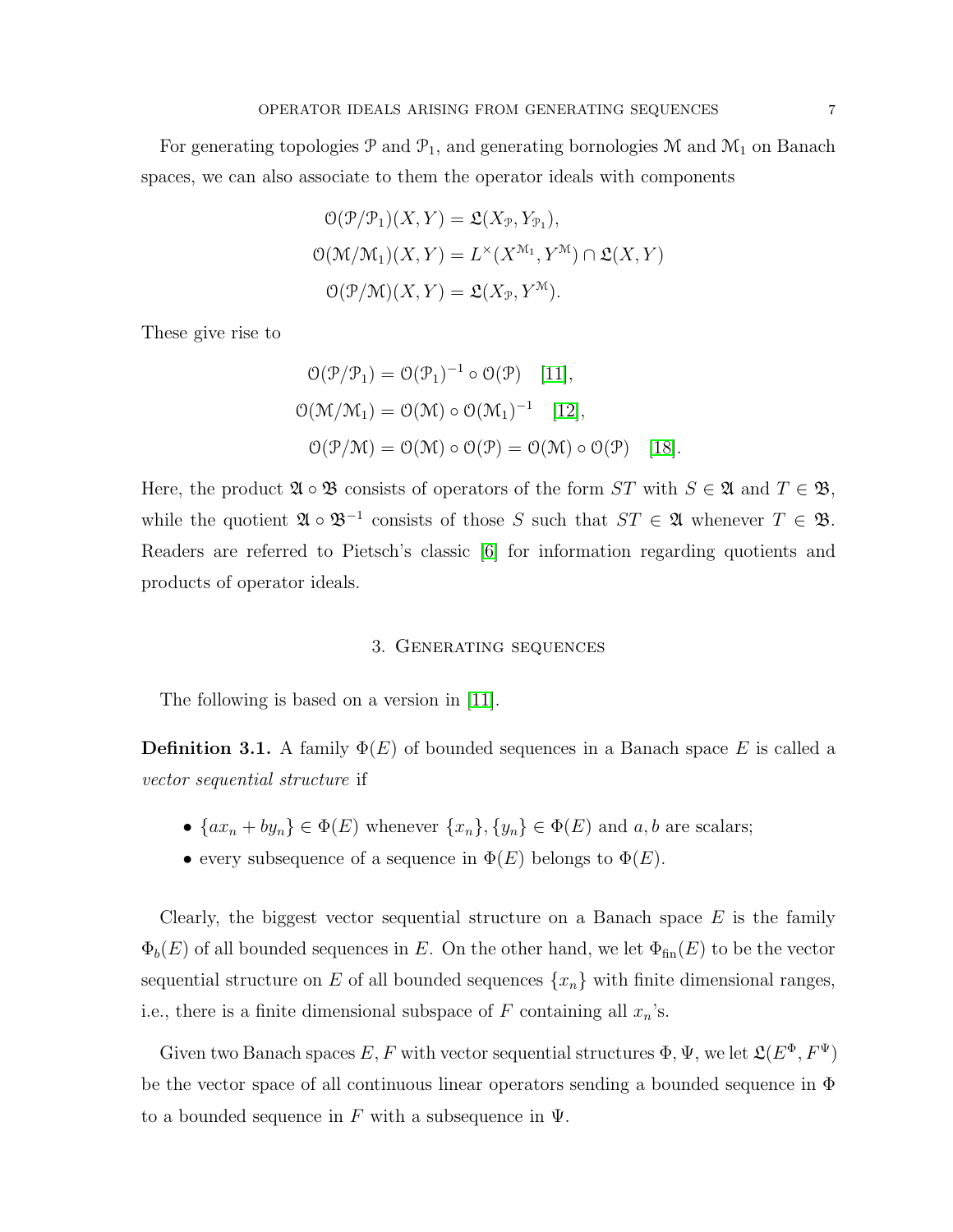**Definition 3.2.** A family  $\Phi := {\Phi(F) : F \text{ is a Banach space}}$  of (bounded) vector sequential structures on each Banach space is called a generating sequential structure if

**GS**<sub>1</sub>: 
$$
\Phi_{fin}(F) \subseteq \Phi(F) \subseteq \Phi_b(F)
$$
 for every Banach space *F*.  
**GS**<sub>2</sub>:  $\mathfrak{L}(E, F) \subseteq \mathfrak{L}(E^{\Phi}, F^{\Phi})$  for all Banach spaces *E*, *F*.

**Definition 3.3.** Let  $\mathfrak{A}$  be an operator ideal on Banach spaces. Call a bounded sequence  ${y_n}$  in a Banach space F an  $\mathfrak A$ -sequence if there is a bounded sequence  ${x_n}$  in a Banach space E and a continuous linear operator T in  $\mathfrak{A}(E, F)$  such that  $Tx_n = y_n$ ,  $n = 1, 2, \ldots$ Denote by  $\mathcal{S}(\mathfrak{A})(F)$  the family of all  $\mathfrak{A}$ -sequences in F.

<span id="page-7-0"></span>**Lemma 3.4.** Let  $\mathfrak{A}$  be an operator ideal on Banach spaces. Then

$$
\mathcal{S}(\mathfrak{A}) := \{ \mathcal{S}(\mathfrak{A})(F) : F \text{ is a Banach space} \}
$$

is a generating sequential structure.

*Proof.* It is easy to see that all  $\mathcal{S}(\mathfrak{A})(F)$  is a bounded vector sequential structure. Since the ideal  $\mathfrak F$  of continuous linear operators of finite rank is the smallest operator ideal, while the ideal  $\mathfrak L$  of all continuous linear operators is the biggest, we see that  $(GS_1)$  is satisfied. On the other hand,  $(GS_2)$  follows from  $(OI_2)$  directly.

We now work on the converse of Lemma [3.4.](#page-7-0) Let  $\Phi$  be a generating sequential structure. Denote by  $\mathcal{M}_{\text{base}}^{\Phi}(E)$  the family of all bounded sets M in a Banach space E such that every sequence  $\{x_n\}$  in M has a subsequence  $\{x_{n_k}\}$  in  $\Phi(E)$ .

<span id="page-7-1"></span>**Lemma 3.5.** The family  $\mathcal{M}^{\Phi}(E)$  of all (bounded) sets with circle hull in  $\mathcal{M}_{base}^{\Phi}(E)$  in a Banach space E forms a generating bornology  $\mathcal{M}^{\Phi}$ .

*Proof.* Let  $M, N \in \mathcal{M}^{\Phi}(E)$ , let  $\lambda$  be a scalar, and let  $W \subseteq M$ . It is easy to see that the circle hull ch M,  $\lambda M$  and W are all in  $\mathcal{M}^{\Phi}(E)$ . For the sum  $M + N$ , we first notice that both ch M and ch N belong to  $\mathcal{M}_{\text{base}}^{\Phi}(E)$ . Now

$$
M+N\subseteq \mathop{\rm ch}\nolimits M+\mathop{\rm ch}\nolimits N\in\mathop{\mathcal{M}^{\Phi}_{\rm base}}\nolimits(E)
$$

and

$$
ch (M + N) \subseteq ch M + ch N
$$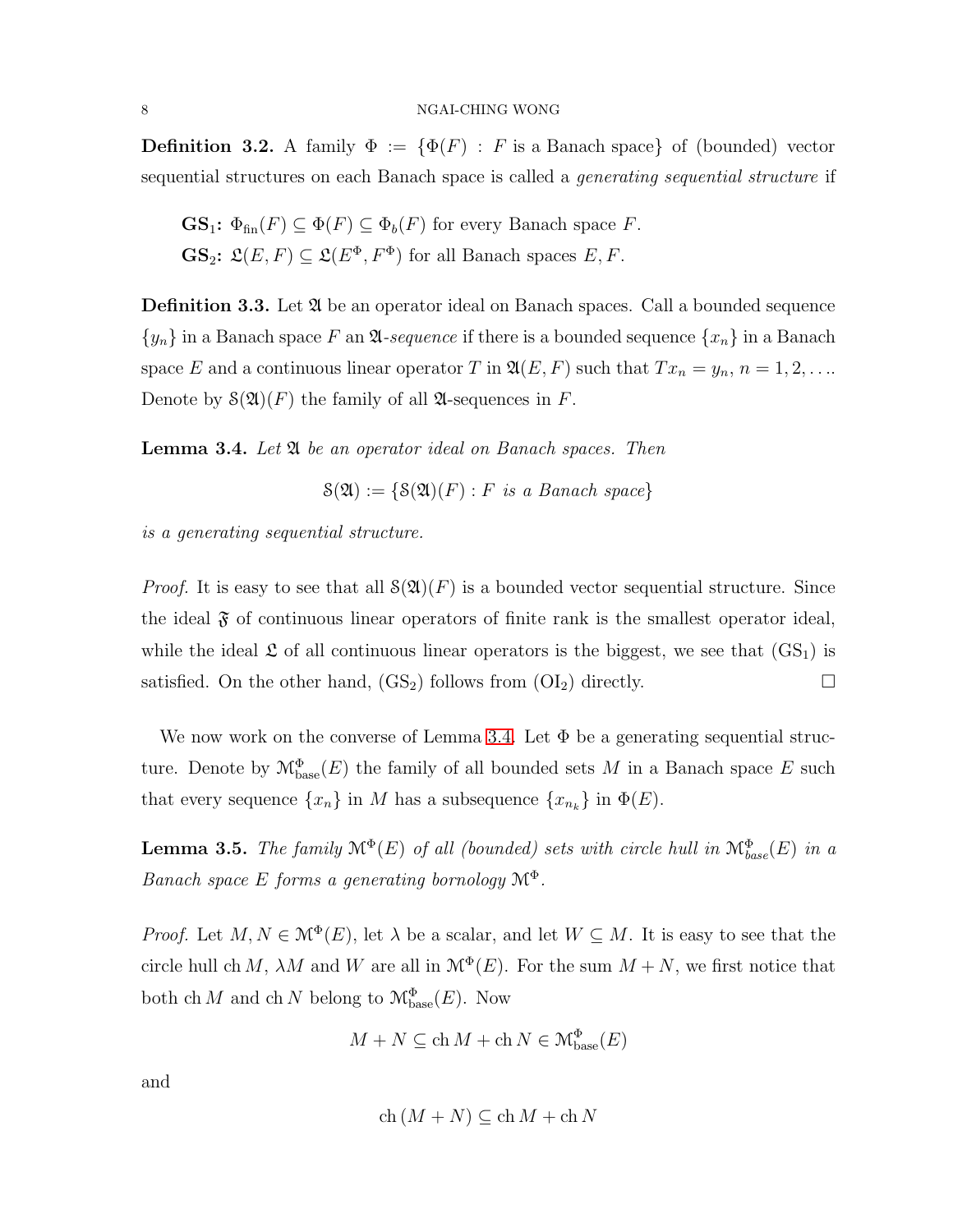give  $M + N \in \mathcal{M}^{\Phi}(E)$ . All these together say that  $\mathcal{M}^{\Phi}(E)$  is a vector bornology on the Banach space E.

The condition (GB<sub>1</sub>) follows directly from (GS<sub>1</sub>). For (GB<sub>2</sub>), let  $T \in \mathfrak{L}(E, F)$  and  $M \in \mathcal{M}^{\Phi}(E)$ . Then for every sequence  $\{Tx_n\}$  in  $TM$ , we will have a subsequence of  $\{x_n\}$ in  $\Phi(E)$ . By (GS<sub>2</sub>), we have a further subsequence  $\{Tx_{n_k}\}\$  belonging to  $\mathcal{M}^{\Phi}(F)$ .  $\Box$ 

**Definition 3.6.** A generating sequential structure  $\Phi$  is said to be *normal* if for every  $\{x_n\}$  in  $\Phi(E)$  and every bounded scalar sequence  $(\lambda_n)$  in  $\ell^{\infty}$  of norm not greater than 1, we have  $\{\lambda_n x_n\} \in \Phi(E)$ .

It is clear that  $\mathcal{S}(\mathfrak{A})$  is normal for any operator ideal  $\mathfrak{A}$ .

<span id="page-8-0"></span>**Lemma 3.7.** For every normal generating sequential structure  $\Phi$ , we have

$$
\mathcal{M}_{\text{base}}^{\Phi} = \mathcal{M}^{\Phi}.
$$

*Proof.* It suffices to show that every M in  $\mathcal{M}_{base}^{\Phi}(E)$  has its circle hull ch M in  $\mathcal{M}_{base}^{\Phi}(E)$ for each Banach space E, i.e.,  $\mathcal{M}_{base}^{\Phi}$  is itself circled. To this end, let  $\{x_n\}$  be from ch M. Then there is a  $(\lambda_n)$  from  $\ell^{\infty}$  of norm not greater than 1 such that

$$
x_n = \lambda_n y_n, \quad n = 1, 2, \dots
$$

for some  $\{y_n\}$  in M. Now, there is a subsequence  $\{y_{n_k}\}\$ in  $\Phi(E)$  ensuring that  $\{x_{n_k}\}$  =  ${\lambda_{n_k}} y_{n_k} \in \Phi(E)$  for  $\Phi$  being normal.

**Definition 3.8.** Let  $\Phi$  be a generating sequential structure on Banach spaces. Let E, F be Banach spaces. Denote by  $\mathcal{O}(\Phi)(E, F)$  the family of all continuous linear operators T in  $\mathfrak{L}(E, F)$  sending every bounded sequence  $\{x_n\}$  in E to a bounded sequence in F with a subsequence  $\{Tx_n\}$  in  $\Phi(F)$ . In other words,  $\mathcal{O}(\Phi)(E, F) = \mathfrak{L}(E^{\Phi_b}, F^{\Phi})$ .

<span id="page-8-1"></span>**Theorem 3.9.** Let  $\Phi$  be a generating sequential structure on Banach spaces. Then  $\mathcal{O}(\Phi)$ is a surjective operator ideal. More precisely,

$$
\mathcal{O}(\Phi) = \mathcal{O}(\mathcal{M}^{\Phi}).
$$

*Proof.* The ideal property of  $\mathcal{O}(\Phi)$  is trivial. For the surjectivity of  $\mathcal{O}(\Phi)$ , we let  $S \in$  $\mathcal{O}(\Phi)(E_0, F)$  and  $T \in \mathcal{L}(E, F)$  such that  $TU_E \subseteq SU_{E_0}$ . Here,  $U_E, U_{E_0}$  are the closed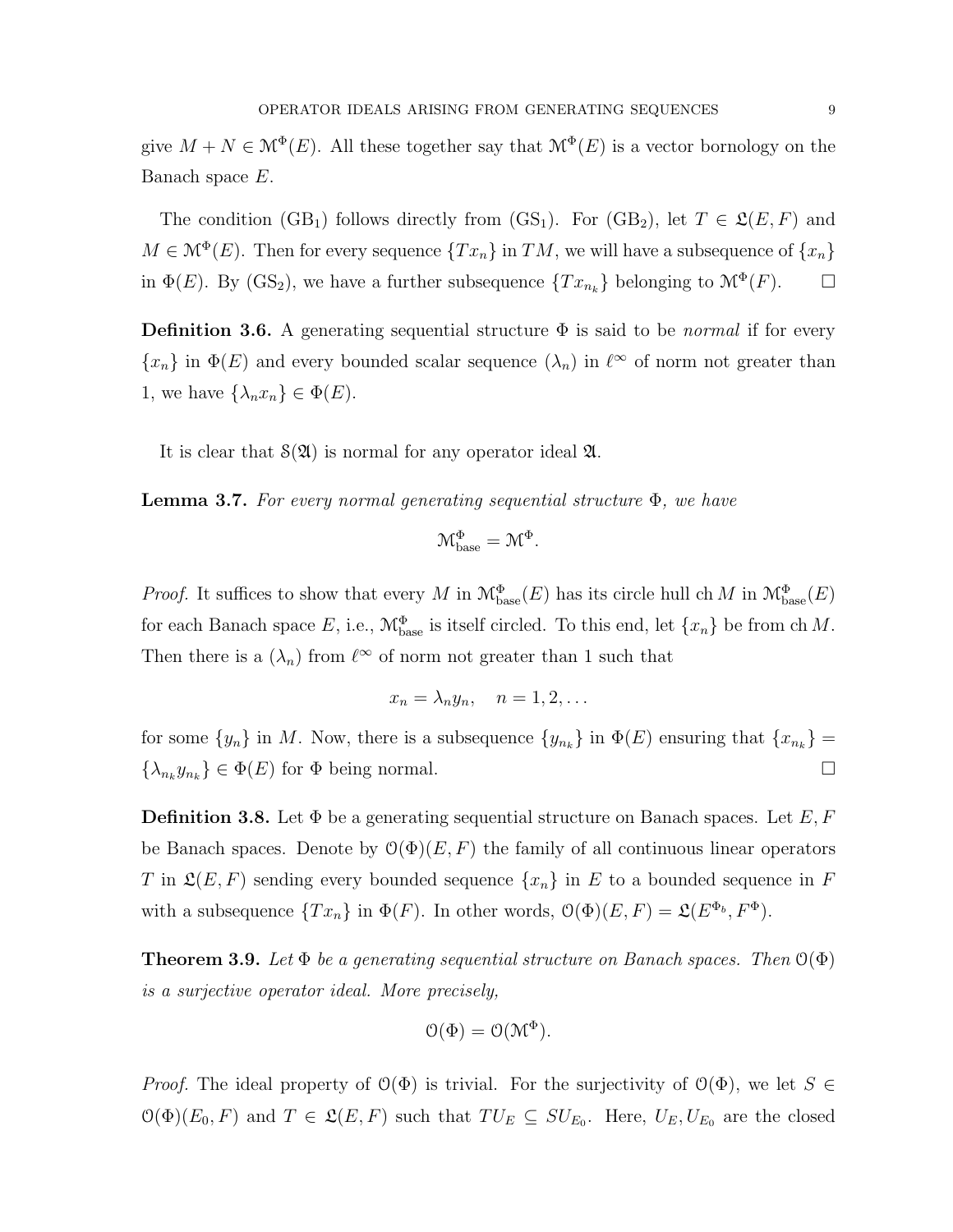unit balls of  $E, E_0$ , respectively. We need to show that  $T \in \mathcal{O}(\Phi)(E, F)$ . In fact, for any bounded sequence  $\{x_n\}$  in  $E$ , we have

$$
Tx_n = Sy_n, \quad n = 1, 2, \ldots,
$$

with some bounded sequence  $\{y_n\}$  in F. Now, the fact  $\{Sy_n\}$  has a subsequence  $\{Sy_{n_k}\}\in$  $\Phi(F)$  implies that  $T \in \mathcal{O}(\Phi)(E, F)$ , as asserted.

Finally, we check the representation. The inclusion  $\mathcal{O}(\Phi) \subseteq \mathcal{O}(\mathcal{M}^{\Phi})$  is an immediate consequence of the definition of  $\mathcal{M}^{\Phi}$ . Conversely, let  $T \in \mathcal{O}(\mathcal{M}^{\Phi})(E, F)$ , i.e.,  $TU_E \in$  $\mathcal{M}^{\Phi}(F)$ . Let  $\{x_n\}$  be a bounded sequence in E. We can assume  $||x_n|| \leq 1$  for all n. Then  ${Tx_n}\subseteq TU_E$  and hence possesses a subsequence  ${Tx_{n_k}}\in \Phi(F)$ . In other words,  $T \in \mathcal{O}(\Phi)(E, F)$ .

Corollary 3.10. If a generating sequential structure  $\Phi$  is normal then

$$
\mathcal{S}(\mathcal{O}(\Phi)) = \Phi.
$$

Conversely, if  $\mathfrak A$  is an operator ideal on Banach spaces then

$$
\mathcal{O}(\mathcal{S}(\mathfrak{A})) = \mathfrak{A}^{\text{sur}}.
$$

**Theorem 3.11.** Let  $\Phi$ ,  $\Psi$  be two generating sequential structures. Let

$$
\mathcal{O}(\Phi/\Psi)(E, F) := \mathfrak{L}(E^{\Psi}, F^{\Phi}),
$$

i.e.,  $T \in \mathcal{O}(\Phi/\Psi)(E, F)$  if and only if the continuous linear operator T sends each bounded sequence  $\{x_n\}$  in  $\Psi(E)$  to a sequence in F with a subsequence  $\{Tx_{n_k}\}$  in  $\Phi(F)$ . Then  $\mathcal{O}(\Phi/\Psi)(E, F)$  is an operator ideal on Banach spaces. Moreover, if  $\Psi$  is normal, then

$$
\mathcal{O}(\Phi/\Psi) = \mathcal{O}(\mathcal{M}^{\Phi}/\mathcal{M}^{\Psi}) = \mathcal{O}(\mathcal{M}^{\Phi}) \circ \mathcal{O}(\mathcal{M}^{\Psi})^{-1}.
$$

*Proof.* Conditions  $(OI_1)$  and  $(OI_2)$  follow from Conditions  $(GS_1)$  and  $(GS_2)$ , respectively.

Assume  $\Psi$  is normal. Let  $T \in \mathcal{O}(\Phi/\Psi)(E, F)$  and  $M \in \mathcal{M}^{\Psi}(E)$  be circled. Suppose, on contrary,  $TM \notin \mathcal{M}^{\Phi}(F)$ . By definition, there is a sequence  $\{Tx_n\}$  in TM having no subsequence  $\{Tx_{n_k}\}\$ in  $\Phi(F)$ . But since  $\{x_n\}\subseteq M$ , it has a subsequence  $\{x_{n_k}\}\$ in  $\Psi(E)$ . And thus  $\{Tx_{n_k}\}\$  has a further subsequence in  $\Phi(F)$ , a contradiction.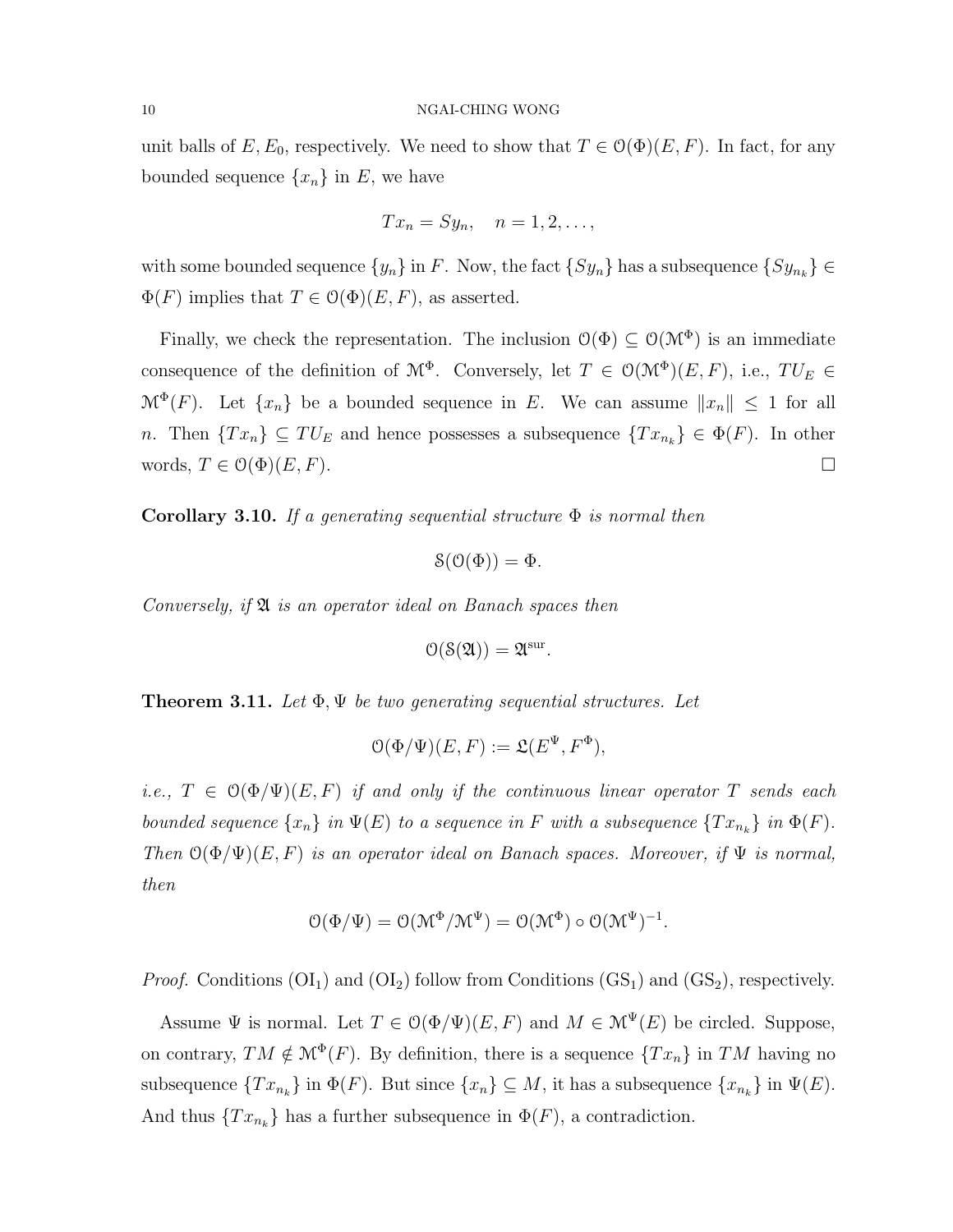Conversely, let  $T \in \mathcal{O}(\mathcal{M}^{\Phi}/\mathcal{M}^{\Psi})(E, F)$ . It is easy to see that the range of any sequence  $\{x_n\}$  in  $\Psi(E)$  is a bounded set in  $\mathcal{M}^{\psi}(E)$ , by noting that  $\Psi$  is normal. The range of the sequence  $\{Tx_n\}$  is bounded in  $\mathcal{M}^{\Phi}(F)$ . Therefore, there is a subsequence  $\{Tx_{n_k}\}$  of  ${T x<sub>n</sub>}$  belongs to  $\Phi(F)$ . This ensures  $T \in \mathcal{O}(\Phi/\Psi)(E, F)$ .

<span id="page-10-0"></span>**Definition 3.12.** Given two generating sequential structures  $\Phi$  and  $\Psi$ . We say that  $\Psi(E)$  is coordinated to  $\Phi(E)$  if the following conditions holds. Suppose  $\{x_n\} \in \Psi(E)$ . The bounded sequence  $\{x_n\} \notin \Phi(E)$  if and only if  $\{x_n\}$  has a subsequence  $\{x_{n_k}\}$  which has no further subsequence belonging to  $\Phi(E)$ . We write, in this case,  $\Phi(E) \ll \Psi(E)$ . If  $\Phi(E) \ll \Psi(E)$  for all Banach spaces E then we write  $\Phi \ll \Psi$ .

<span id="page-10-1"></span>**Theorem 3.13.** Assume  $\Phi$ ,  $\Psi$  be two generating sequential structures such that  $\Phi(F) \ll$  $\Psi(F)$  for some Banach space F. Then  $\mathcal{O}(\Phi/\Psi)(E,F)$  consists of exactly those continuous linear operators sending bounded sequences in  $\Psi(E)$  to bounded sequences in  $\Phi(F)$ for any Banach space E.

*Proof.* Assume  $T \in \mathcal{O}(\Phi/\Psi)(E, F)$  and  $\{x_n\} \in \Psi(E)$ . Now, suppose  $\{Tx_n\} \notin \Phi(F)$ . Since  $\{Tx_n\} \in \Psi(F)$  by  $(\text{GS}_2)$ , we can verify the condition in Definition [3.12.](#page-10-0) Therefore, we might have a subsequence  ${Tx_{n_k}}$  having no further subsequence in  $\Phi(F)$ . However, by the facts that  $\{x_{n_k}\}\in \Psi(E)$  and  $T \in \mathcal{O}(\Phi/\Psi)(E, F)$ , we arrive at the asserted  $\Box$ contradiction.

Corollary 3.14. Let  $\Phi, \Psi$  be two generating sequential structures such that  $\Phi \ll \Psi$  and  $\Psi$  is normal. Then, the operator ideal  $O(M^{\Phi}, M^{\Psi})$  consists of exactly those operators sending sequences in  $\Psi$  to sequences in  $\Phi$ .

# 4. Examples

We begin with some useful generating bornologies.

**Examples 4.1.** A set W in a Banach space F is called

 $(1)$  nuclear (see, e.g., [\[11\]](#page-15-4)) if

$$
W \subseteq \{ y \in F : y = \sum_{n=1}^{\infty} \lambda_n y_n, |\lambda_n| \le 1 \}
$$

for an absolutely summable sequence  $\{y_n\}$  in F;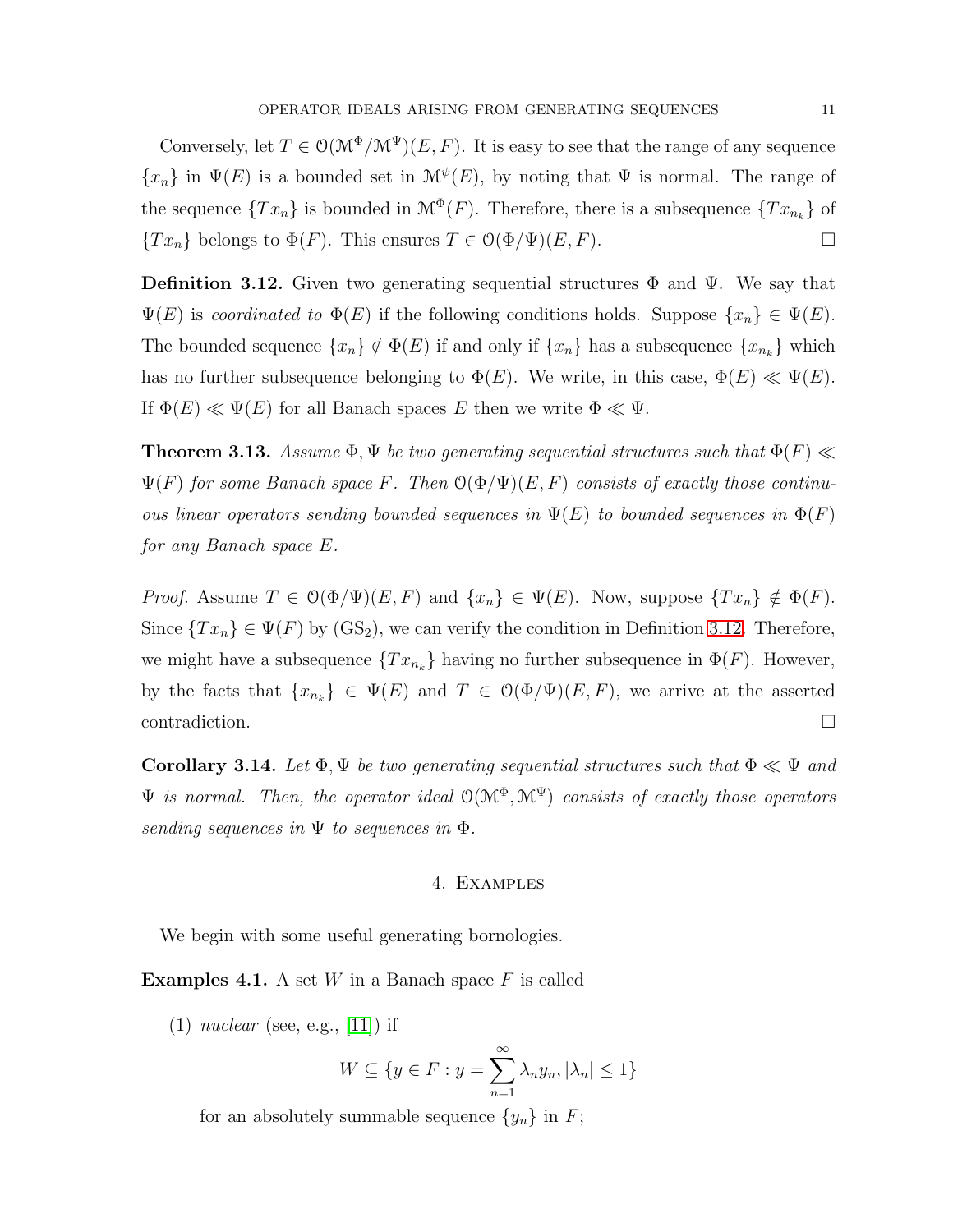$(2)$  unconditionally summable (see, e.g., [\[11\]](#page-15-4)) if

$$
W \subseteq \{ y \in F : y = \sum_{n=1}^{\infty} \lambda_n y_n \text{ in norm}, |\lambda_n| \le 1 \}
$$

for an unconditionally summable series  $\sum_{n=1}^{\infty} y_n$  in F;

(3) weakly unconditionally summable (see, e.g., [\[11\]](#page-15-4)) if

$$
W \subseteq \{ y \in F : y = \sum_{n=1}^{\infty} \lambda_n y_n \text{ weakly}, |\lambda_n| \le 1 \}
$$

for a weakly unconditionally summable series  $\sum_{n=1}^{\infty} y_n$  in F;  $(4)$  *limited*  $([1])$  $([1])$  $([1])$  if

$$
\lim_{n \to \infty} \sup_{a \in W} |y'_n(a)| = 0
$$
  
for any  $\sigma(F', F)$ -null sequence  $\{y'_n\}$  in  $F'$ .

The above defines generating bornologies  $\mathcal{M}_{\nu}$ ,  $\mathcal{M}_{uc}$ ,  $\mathcal{M}_{wuc}$ , and  $\mathcal{M}_{\text{lim}}$ , respectively.

Another way to obtain generating bornologies is through generating sequential structures.

**Examples 4.2.** A bounded sequence  $\{x_n\}$  in a Banach space F is called

(1)  $\delta_0$ -fundamental ([\[11\]](#page-15-4)) if

$$
t_n = x_{n+1} - x_n, \quad n = 1, 2, \dots,
$$

forms a weakly unconditionally summable series;

 $(2)$  *limited*  $([1])$  $([1])$  $([1])$  if

$$
\langle x_n,x_n'\rangle\to 0 \text{ as } n\to\infty
$$

for any  $\sigma(F', F)$ -null sequence  $\{x'_n\}$  in  $F'$ ;

(3) Banach-Saks if

$$
\lim_{n \to \infty} \frac{x_1 + x_2 + \dots + x_n}{n} = x_0
$$

for some  $x_0$  in F in norm.

Examples 4.3. The following are all generating sequential structures.

- (1)  $\Phi_{\delta_0}$  of all  $\delta_0$ -fundamental sequences.
- (2)  $\Phi_{\text{lim}}$  of all limited sequences.
- (3)  $\Phi_{\rm BS}$  of all Banach-Saks sequences.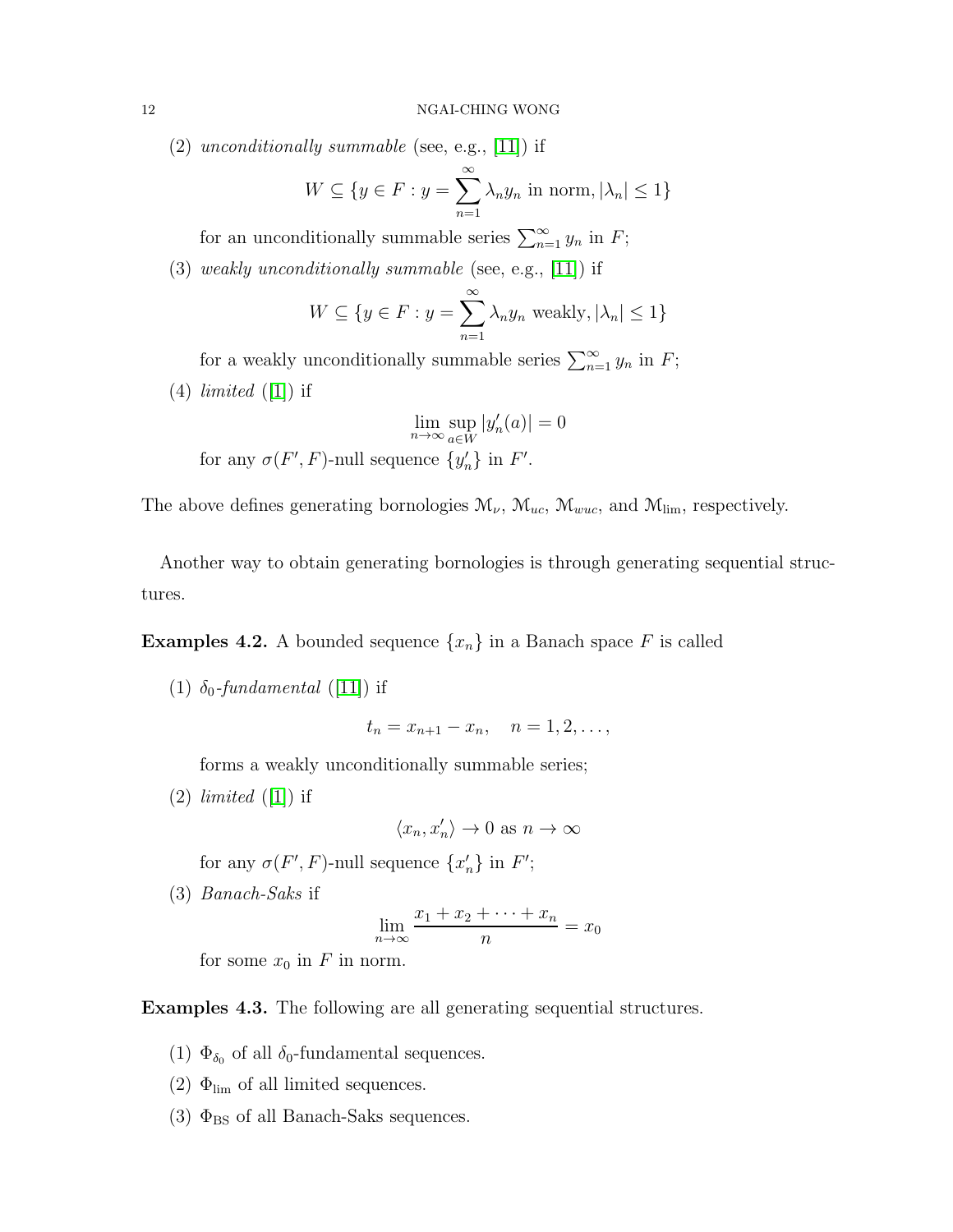- (4)  $\Phi_c$  of all convergent sequences.
- (5)  $\Phi_{wc}$  of all weakly convergence sequences.
- (6)  $\Phi_{wCa}$  of all weakly Cauchy sequences.

**Examples 4.4** ([\[11\]](#page-15-4)). The following generating bornologies can be induced by the corresponding generating sequential structures as in Lemma [3.5.](#page-7-1)

- (1) The  $\delta_0$ -compact bornology  $\mathcal{M}_{\delta_0}$  is defined by  $\Phi_{\delta_0}$ .
- (2) The compact bornology  $\mathcal{M}_c$  is defined by  $\Phi_c$ .
- (3) The weakly compact bornology  $\mathcal{M}_{wc}$  is defined by  $\Phi_{wc}$ .
- (4) The Rosenthal compact bornology  $\mathcal{M}_{wCa}$  is defined by  $\Phi_{wCa}$ .
- (5) The Banach-Saks bornology  $M_{BS}$  is defined by  $\Phi_{BS}$ .

**Proposition 4.5.** The generating bornology induced by  $\Phi_{\text{lim}}$  is  $M_{\text{lim}}$ .

*Proof.* First, we notice that  $\Phi_{\text{lim}}$  is normal. Hence,  $\mathcal{M}_{\text{base}}^{\Phi_{\text{lim}}} = \mathcal{M}^{\Phi_{\text{lim}}}$  by Lemma [3.7.](#page-8-0) Let  $W \in \mathcal{M}_{\text{lim}}(F)$ . Then, by definition,

$$
\lim_{n \to \infty} \sup_{a \in W} |\langle a, y'_n \rangle| = 0
$$

for any  $\sigma(F', F)$ -null sequence  $\{y'_n\}$  in  $F'$  and any sequence  $\{y_n\}$  in W. Hence,  $W \in$  $\mathcal{M}^{\Phi_{\mathrm{lim}}}(F).$ 

Conversely, if W is a bounded set in F such that every sequence  $\{y_n\}$  in W has a limited subsequence  $\{y_{n_k}\}\$ , we need to check that  $W \in \mathcal{M}_{\text{lim}}$ . Assume, on contrary, that there were some  $\sigma(F', F)$ -null sequence  $\{y'_n\}$  in  $F'$  and some sequence  $\{a_n\}$  in W such that

$$
\lim_{n \to \infty} |\langle a_{n_k}, y'_{n_k} \rangle| = 0.
$$

This is a contradiction and thus W is a member of  $\mathcal{M}_{\text{lim}}(F)$ .

**Proposition 4.6.** The generating bornologies  $M_c$ ,  $M_{wc}$ ,  $M_{wc}$ ,  $M_{w}$ ,  $M_{wc}$ ,  $M_{wuc}$  and  $\mathcal{M}_{\text{lim}}$  are all  $\sigma$ -disked.

*Proof.* For the case of  $\mathcal{M}_{\text{lim}}$ , see [\[1\]](#page-15-12). For all others, see [\[11\]](#page-15-4).

We are now ready to give a number of examples.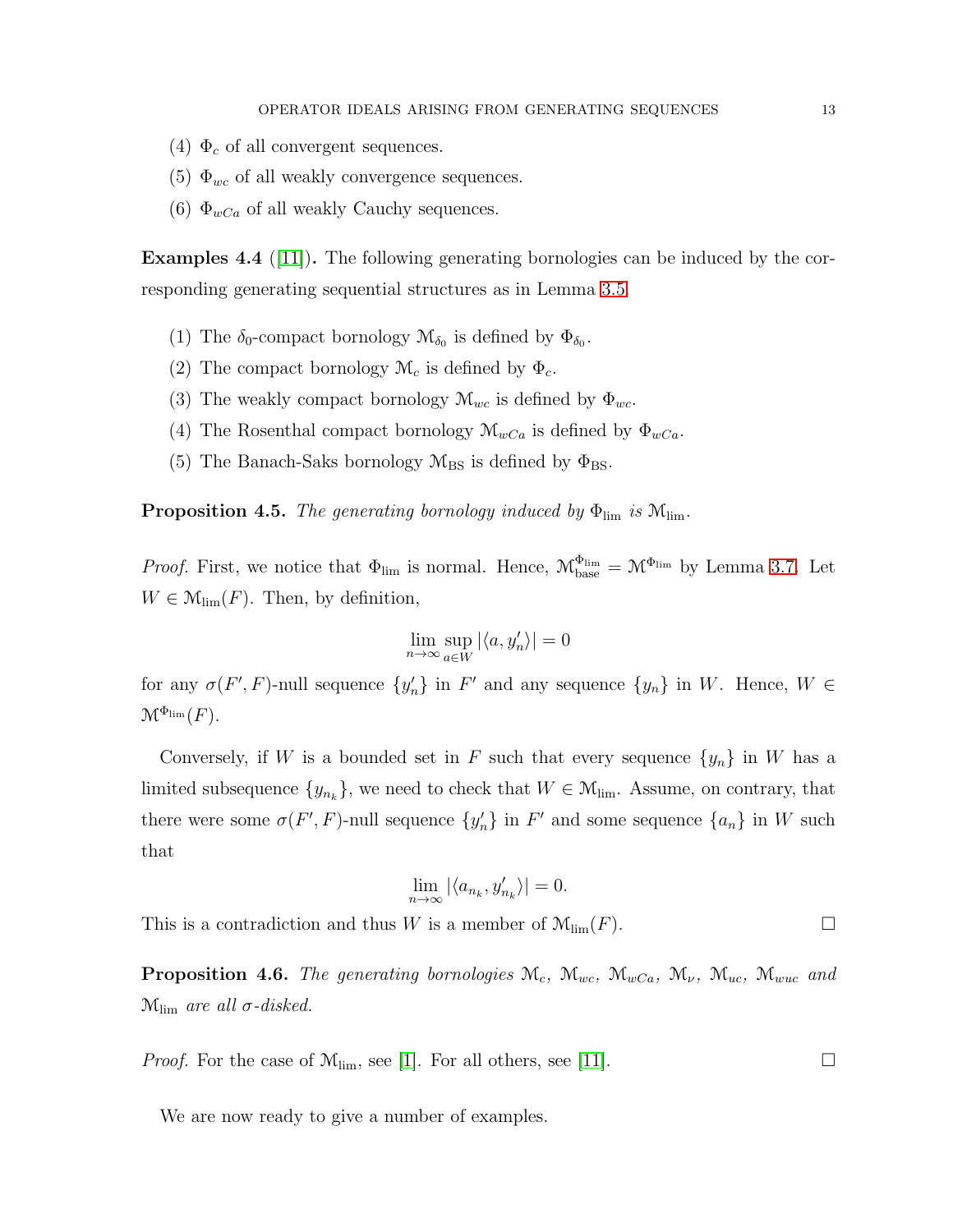Examples 4.7. Using Definition [2.3](#page-3-0) and Theorem [3.9,](#page-8-1) we can obtain the following operator ideals on Banach spaces through the associated generating bornologies.

- (1) The ideal  $\mathfrak{N}^{\text{sur}}$  of co-nuclear operators for the nuclear bornology  $\mathcal{M}_{\nu}$ .
- (2) The ideal  $\mathfrak{L}_{\text{lim}}$  of limited operators for the limited bornology  $\mathfrak{M}_{\text{lim}}$ .
- (3) The ideal  $\mathfrak{BS}$  of Banach-Saks operators for the Banach-Saks bornology  $\mathcal{M}_{BS}$ .
- (4) The ideal  $\mathfrak K$  of compact operators for the compact bornology  $\mathfrak M_c$ .
- (5) The ideal  $\mathfrak W$  of weakly compact operators for the weakly compact bornology  $\mathfrak M_{wc}$ .
- (6) The ideal  $\Re$  of Rosenthal compact operators for the Rosenthal compact bornology  $\mathcal{M}_{wCa}$ .
- (7) The ideal  $\mathfrak{D}_0$  of  $\delta_0$ -compact operators for the  $\delta_0$ -compact bornology  $\mathcal{M}_{\delta_0}$ .

For a proof of (a), see  $[6, p. 112]$ . For  $(b)$ , see  $[3]$ . For  $(c)$ , see Theorem [3.9.](#page-8-1) For others, see [\[11\]](#page-15-4).

Concerning Theorem [3.13,](#page-10-1) we have

Examples 4.8. (1)  $\Phi_c \ll \Phi_{wc}$ .

 $(2) \Phi_c \ll \Phi_{wCa}.$ (3)  $\Phi_{wc} \ll \Phi_{wCa}$ . (4)  $\Phi_c \ll \Phi_{\delta_0}$ . (5)  $\Phi_c \ll \Phi_{\rm lim}$ .

The first four can be found in  $|11|$ . For the last one, we observe the fact that each limited sequence is weakly Cauchy (see [\[1\]](#page-15-12)) and (c).

Examples 4.9. The following operator ideals have desirable representations.

(1) The ideal  $\mathfrak U$  of unconditionally summing operators

$$
\mathfrak{U} = \mathcal{O}(\mathcal{M}_{uc}/\mathcal{M}_{wuc}) = \mathcal{O}(\mathcal{M}_{uc}) \circ \mathcal{O}(\mathcal{M}_{wuc})^{-1}
$$

$$
= \mathcal{O}(\mathcal{M}_c/\mathcal{M}_{\delta_0}) = \mathcal{O}(\mathcal{M}_c) \circ \mathcal{O}(\mathcal{M}_{\delta_0})^{-1} = \mathfrak{K} \circ \mathfrak{D}_0^{-1}
$$

.

(2) The ideal  $\mathfrak V$  of completely continuous operators

$$
\mathfrak{V} = \mathcal{O}(\Phi_c/\Phi_{wc}) = \mathcal{O}(\mathcal{M}_c/\mathcal{M}_{wc}) = \mathcal{O}(\mathcal{M}_c) \circ \mathcal{O}(\mathcal{M}_{wc})^{-1} = \mathfrak{K} \circ \mathfrak{W}^{-1}
$$
  
=  $\mathcal{O}(\Phi_c/\Phi_{wCa}) = \mathcal{O}(\mathcal{M}_c/\mathcal{M}_{wCa}) = \mathcal{O}(\mathcal{M}_c) \circ \mathcal{O}(\mathcal{M}_{wCa})^{-1} = \mathfrak{K} \circ \mathfrak{R}^{-1}.$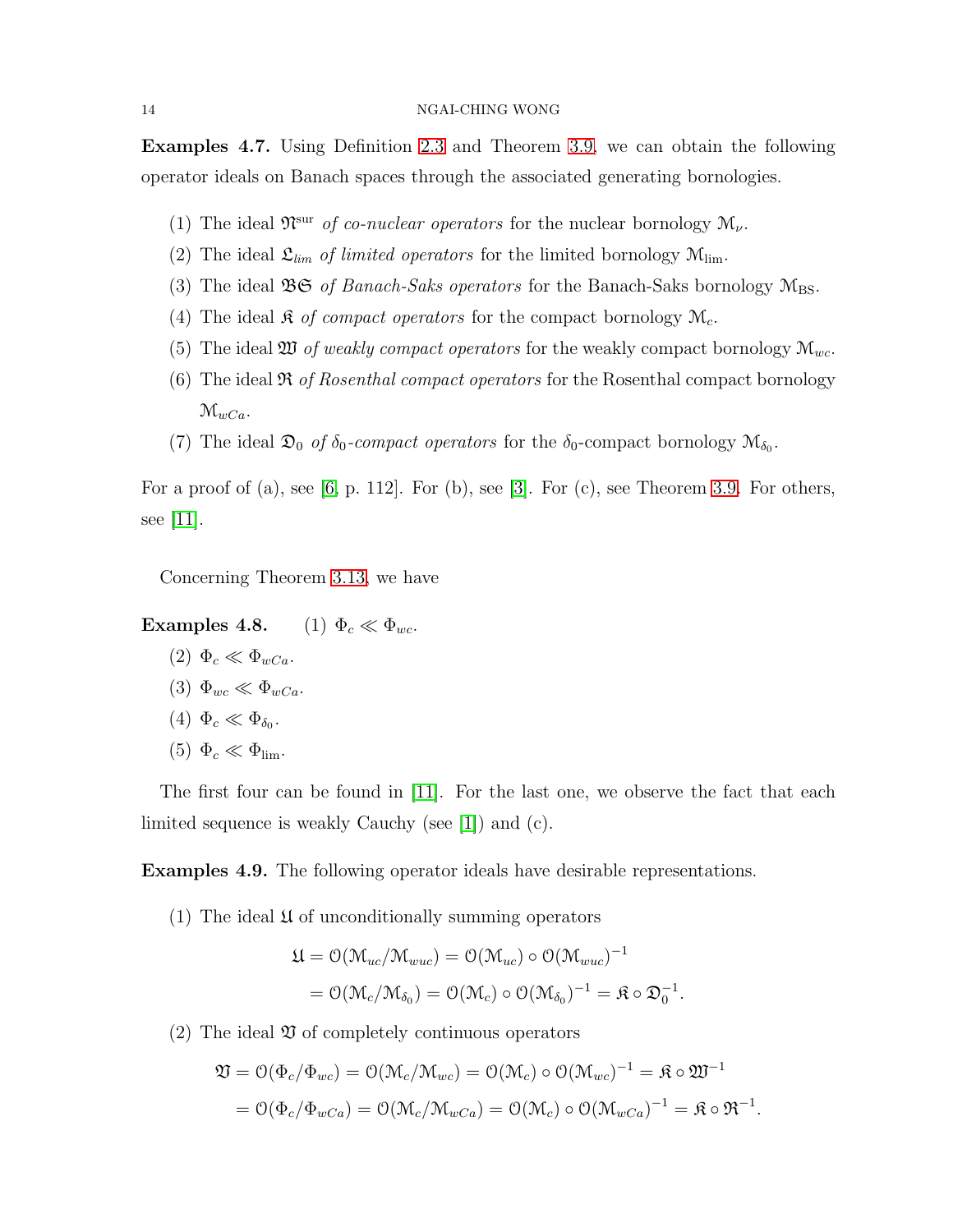(3) The ideal  $w\mathfrak{S}\mathfrak{C}$  of weakly sequentially complete operators

$$
s\mathfrak{S}\mathfrak{C}=\mathcal{O}(\Phi_{wc}/\Phi_{wCa})=\mathcal{O}(\mathcal{M}_{wc}/\mathcal{M}_{wCa})=\mathcal{O}(\mathcal{M}_{wc})\circ\mathcal{O}(\mathcal{M}_{wCa})^{-1}=\mathfrak{W}\circ\mathfrak{R}^{-1}.
$$

(4) The ideal  $\mathfrak{GP}$  of Gelfand-Phillips operators

$$
\mathfrak{GP} = \mathcal{O}(\Phi_c/\Phi_{\text{lim}}) = \mathcal{O}(\mathcal{M}_c/\mathcal{M}_{\text{lim}}) = \mathcal{O}(\mathcal{M}_c) \circ \mathcal{O}(\mathcal{M}_{\text{lim}})^{-1} = \mathfrak{K} \circ \mathfrak{L}_{\text{lim}}^{-1}.
$$

(5) The ideal  $w\mathfrak{B} \mathfrak{S}$  of weakly Banach-Saks operators

$$
w\mathfrak{B}\mathfrak{S}=\mathcal{O}(\Phi_{\rm BS}/\Phi_{wc})=\mathcal{O}(\mathfrak{M}_{\rm BS}/\mathfrak{M}_{wc})=\mathcal{O}(\mathfrak{M}_{\rm BS})\circ\mathcal{O}(\mathfrak{M}_{wc})^{-1}=\mathfrak{B}\mathfrak{S}\circ\mathfrak{W}^{-1}.
$$

See  $[11]$  for a proof of (a), (b) and (c). See  $[3]$  for (d). For (e), we simply recall that a T in  $\mathfrak{L}(E, F)$  is called *weakly Banach-Saks* if T sends each weakly convergent sequence to a sequence possessing a Banach-Saks subsequence, by definition.

**Proposition 4.10** ([\[11\]](#page-15-4)). Let  $\mathfrak{A}$  be a surjective operator ideal such that  $\mathfrak{A}$  is idempotent, i.e.,  $\mathfrak{A}^2 = \mathfrak{A}$ . Then for any operator ideal  $\mathfrak{B} \supseteq \mathfrak{A}$ , there exists an operator ideal  $\mathfrak{C}$  such that

$$
\mathfrak{A}=\mathfrak{C}\circ\mathfrak{B}^{\mathrm{sur}},
$$

and  $\mathfrak C$  can be chosen to be  $\mathfrak A \circ (\mathfrak B^{\rm sur})^{-1}$ .

Proof. We present a proof here for completeness. Denote

$$
\mathcal{M}_{\mathfrak{A}}:=\mathfrak{M}(\mathfrak{A}),\quad \mathcal{M}_{\mathfrak{B}}:=\mathfrak{M}(\mathfrak{B})
$$

and set

$$
\mathfrak{C}:=\mathfrak{O}(\mathfrak{M}_{\mathfrak{A}}/\mathfrak{M}_{\mathfrak{B}}).
$$

Now the facts  $\mathfrak{A} \subseteq \mathfrak{B}$  and

$$
\mathfrak{A}\subseteq \mathfrak{C}=\mathfrak{O}(\mathfrak{M}_{\mathfrak{A}})\circ \mathfrak{O}(\mathfrak{M}_{\mathfrak{B}})^{-1}=\mathfrak{A}\circ (\mathfrak{B}^{\mathrm{sur}})^{-1}
$$

implies that

$$
\mathfrak{A}=\mathfrak{A}^2\subseteq \mathfrak{C}\circ\mathfrak{B}\subseteq \mathfrak{C}\circ\mathfrak{B}^\mathrm{sur}.
$$

On the other hand, if  $T \in \mathfrak{C} \circ \mathfrak{B}^{\text{sur}}(E,F)$  then  $T = RS$  for some  $R \in \mathfrak{C}(G,F)$  $L^{\times}(G^{\mathcal{M}_{\mathfrak{B}}},F^{\mathcal{M}_{\mathfrak{A}}}) \cap \mathfrak{L}(G,F)$  and  $S \in \mathfrak{B}^{\text{sur}}(E,G) = L^{\times}(E,G^{\mathcal{M}_{\mathfrak{B}}}) \cap \mathfrak{L}(E,G)$  with some Banach space G. Hence,

$$
T \in L^{\times}(E, F^{\mathcal{M}_{\mathfrak{A}}}) \cap \mathfrak{L}(E, F) = \mathfrak{A}(E, F).
$$

 $\Box$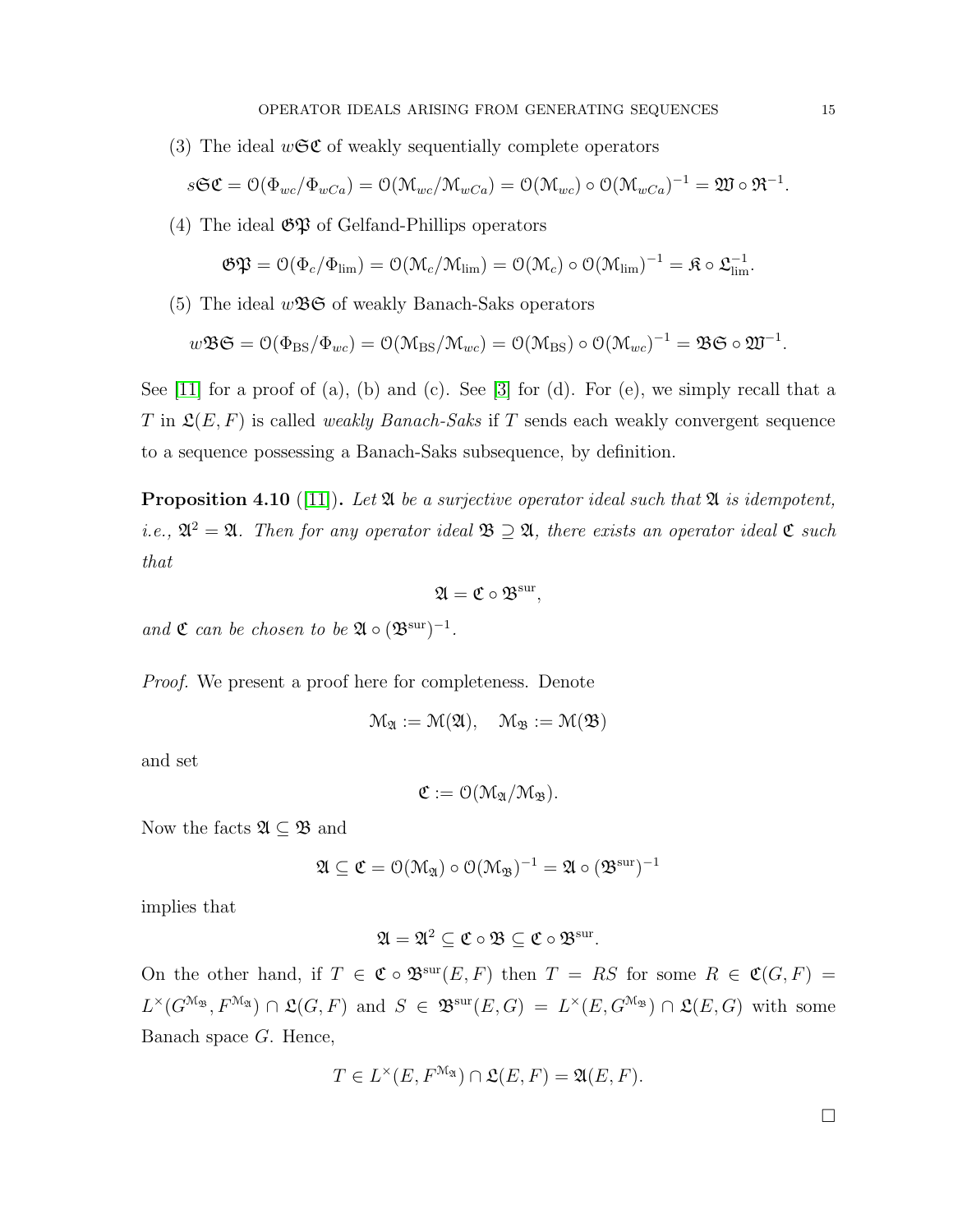- **Examples 4.11** ([\[11\]](#page-15-4)). (1) Since the surjective ideal  $\mathcal R$  of compact operators is idempotent and contained in the surjective ideal  $\mathfrak{W}, \mathfrak{R},$  and  $\mathfrak{D}_0$  of weakly compact operators, Rosenthal compact operators, and  $\delta_0$ -compact operators, respectively, we have
	- (a)  $\mathfrak{K} = \mathfrak{V} \circ \mathfrak{W}$  since  $\mathfrak{V} = \mathfrak{O}(\mathfrak{M}_c/\mathfrak{M}_{wc}) = \mathfrak{K} \circ \mathfrak{W}^{-1}$ ;
	- (b)  $\mathfrak{K} = \mathfrak{V} \circ \mathfrak{R}$  since  $\mathfrak{V} = \mathfrak{O}(\mathfrak{M}_c/\mathfrak{M}_{wcA}) = \mathfrak{K} \circ \mathfrak{R}^{-1}$ ;
	- (c)  $\mathfrak{K} = \mathfrak{U} \circ \mathfrak{D}_0$  since  $\mathfrak{U} = \mathfrak{O}(\mathfrak{M}_c/\mathfrak{M}_{\delta_0}) = \mathfrak{K} \circ {\mathfrak{D}_0}^{-1}$ .
	- (2) Since the ideal W of weakly compact operators is idempotent and contained in the surjective ideal  $\Re$  of Rosenthal compact operators, we have

$$
\mathfrak{W}=w\mathfrak{S}\mathfrak{C}\circ\mathfrak{R},
$$

where  $w\mathfrak{S}\mathfrak{C} = \mathcal{O}(\mathfrak{M}_{wc}/\mathfrak{M}_{wCa}) = \mathfrak{W} \circ \mathfrak{R}^{-1}$  is the ideal of weakly sequentially complete operators.

### **REFERENCES**

- <span id="page-15-12"></span>[1] J. Bourgain and J. Diestel, "Limited operators and strictly cosingularity", Math. Nachr., 119 (1984), 55–58.
- <span id="page-15-3"></span>[2] J. Conradie and G. West, "Topological and bornological characterisations of ideals in von Neumann algebras: II", *Integral Equations Operator Theory*, **23** (1995), no. 1, 49–60.
- <span id="page-15-13"></span><span id="page-15-6"></span>[3] L. Drewnowski, "On Banach spaces with the Gelfand-Phillips property", *Math. Z.*, 93 (1986), 405–411.
- [4] H. Hogbe-Nlend, *Bornologies and functional analysis*, Math. Studies 26, North–Holland, Amsterdam, 1977.
- <span id="page-15-9"></span><span id="page-15-1"></span>[5] H. Hogbe-Nlend, Nuclear and co–nuclear spaces, Math. Studies 52, North–Holland, Amsterdam, 1981.
- <span id="page-15-7"></span>[6] A. Pietsch, Operator Ideals, North–Holland, Amsterdam, 1980.
- [7] D. Randtke, "Characterizations of precompact maps, Schwartz spaces and nuclear spaces", Trans. Amer. Math. Soc., **165** (1972), 87-101.
- <span id="page-15-10"></span><span id="page-15-8"></span>[8] H. H. Schaefer, Topological Vector Spaces, Springer–Verlag, Berlin–Heidelberg–New York, 1971.
- [9] I. Stephani, "Injektive operatorenideale über der gesamtheit aller Banachräume und ihre topologische erzeugung", Studia Math., 38 (1970), 105–124.
- <span id="page-15-11"></span>[10] I. Stephani, "Surjektive operatorenideale über der gesamtheit aller Banachräume und ihre Erzeugung", *Beiträge Analysis*,  $\cdot$  5 (1973), 75–89.
- <span id="page-15-4"></span>[11] I. Stephani, "Generating system of sets and quotients of surjective operator ideals", Math. Nachr., 99 (1980), 13–27.
- <span id="page-15-5"></span>[12] I. Stephani, "Generating topologies and quotients of injective operator ideals", in "Banach Space Theory and Its Application (proceedings, Bucharest 1981)", Lecture Notes in Math., 991, Springer– Verlag, Berlin–Heidelberg–New York, 1983, 239–255.
- <span id="page-15-2"></span>[13] G. West, "Topological and bornological characterisations of ideals in von Neumann algebras: I", Integral Equations Operator Theory,  $22$  (1995), no. 3, 352-359.
- [14] N.-C. Wong, Operator ideals on locally convex spaces, Master Thesis, The Chinese University of Hong Kong, 1987.
- <span id="page-15-0"></span>[15] N.-C. Wong, "Topologies and bornologies determined by operator ideals, II", Studia Math. 111(2) (1994), 153–162.